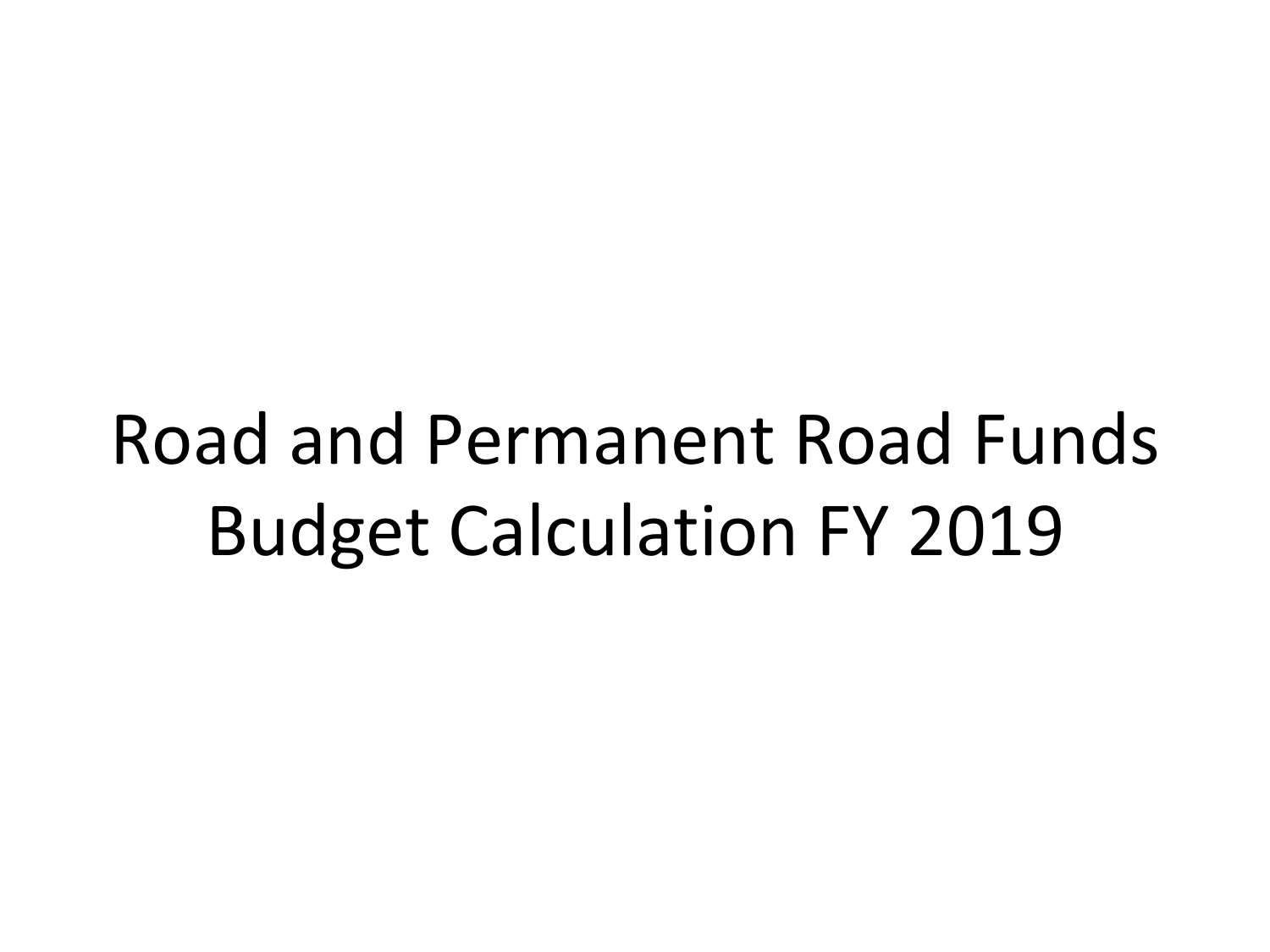#### APPROPRIATION ORDINANCE SINGLE TOWNSHIP ROAD DISTRICT ORDINANCE NO. 03-14-2018 RD

An ordinance for all road purposes of Vernon Road District, Lake County, Illinois, for the fiscal year beginning April 1, 2018 and ending March 31, 2019.

BE IT ORDAINED by the Board of Trustees of Vernon Township, Lake County, Illinois.

SECTION 1: That the amounts hereinafter set forth, or so much thereof as may be authorized by law, and as may needed or deemed necessary to defray all expenses and liabilities of Vernon Road District, Lake County, Illinois as hereinafter specified for the fiscal year beginning April 1, 2018 and ending March 31, 2019.

SECTION 2: That the following budget containing an estimate of revenues and expenditures is hereby adopted for the following funds, ROAD FUND and PERMENANT ROAD FUND.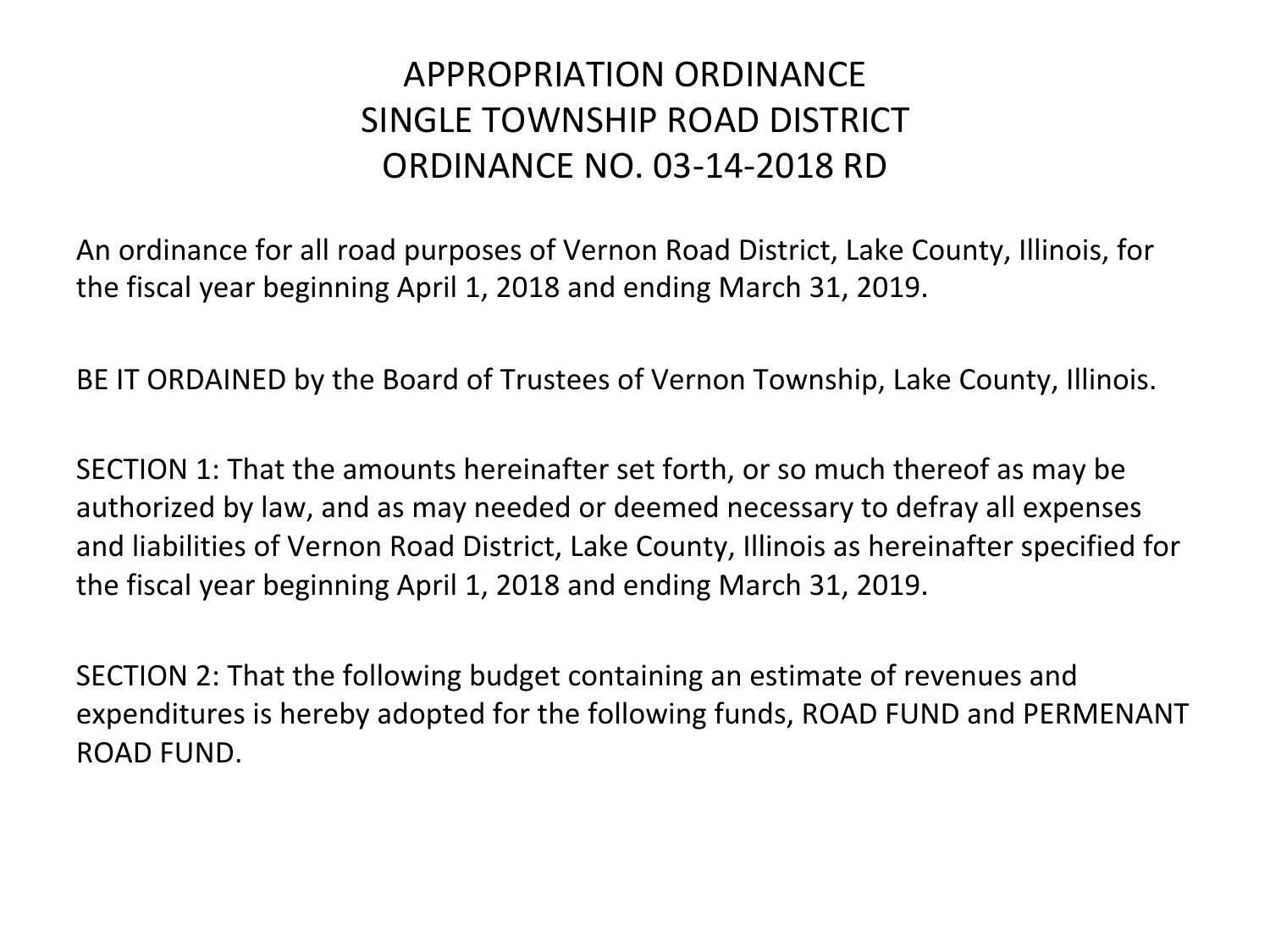SECTION 3:

#### **BUDGET CALCULATION FY 2019**

|                           | <b>ROAD FUND</b>                                                          | PERMANENT ROAD FUND |
|---------------------------|---------------------------------------------------------------------------|---------------------|
| <b>Total Levy</b>         | 812,700 (10% Reduction From Prior Year<br>\$903,000, savings of \$90,300) | 737,951             |
| <b>Municipal Share</b>    | (381,969)                                                                 |                     |
| Net Levy                  | 430,731                                                                   | 737,951             |
| (Other Revenue)           | 64,200                                                                    | 22,000              |
| <b>Est. Carry Forward</b> |                                                                           |                     |
| This FY 3/31/18           | 383,320.66                                                                | 597,016.56          |
|                           | \$878,251.66                                                              | \$1,356,967.50      |
| Expenditures              | (428,900)                                                                 | (820, 500)          |
| Capital Outlay            | \$449,351.66                                                              | \$536,467.50        |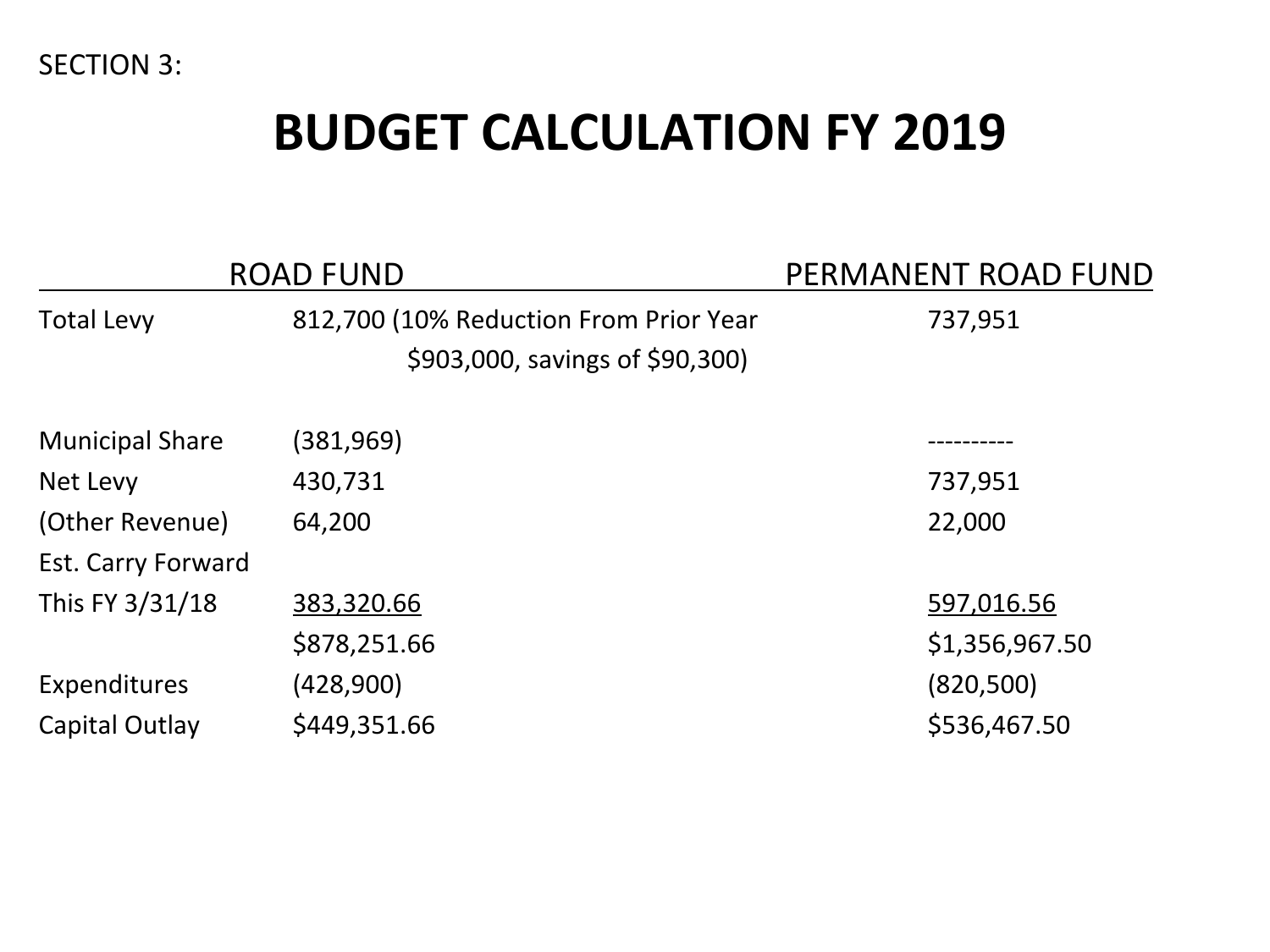## **BUDGET FY 2019**

Administration 

#### ROAD FUND **ROAD FUND ROAD FUND**

| <b>Salaries</b>              | 152,000 | <b>Salaries</b>                  | 280,000 |
|------------------------------|---------|----------------------------------|---------|
| <b>Benefits</b>              | 40,000  | <b>Benefits</b>                  | 80,000  |
| <b>Social Security</b>       | 9,500   | <b>Social Security</b>           | 25,000  |
| Retirement/IMRF              | 15,000  | Retirement/IMRF                  | 25,000  |
| Unemployment                 | 900     | Maint Svc Rd (N. & S. Elm)       | 215,000 |
| <b>Risk Management</b>       | 25,000  | <b>Drainage</b>                  | 30,000  |
| <b>Legal Services</b>        | 25,000  | Road Improvement                 | 20,000  |
| <b>Telecommunications</b>    | 15,000  | <b>Engineering Svc</b>           | 15,000  |
| <b>Accounting Svc</b>        | 5,000   | <b>Other Professional Svc</b>    | 5,000   |
| Uniforms                     | 5,000   | <b>Maintenance Supplies</b>      | 20,000  |
| <b>Replacement Tax</b>       | 6,000   | <b>Operating Supplies</b>        | 10,000  |
| Road Admin Expenses          | 8,000   | Misc. Perm Road Exp.             | 500     |
| <b>Travel &amp; Training</b> | 1,000   | Equipment (Skidsteer & Trailers) | 95,000  |
| Misc. Admin Exp.             | 2,500   | Sub Total                        | 820,500 |

 Sub Total 309,900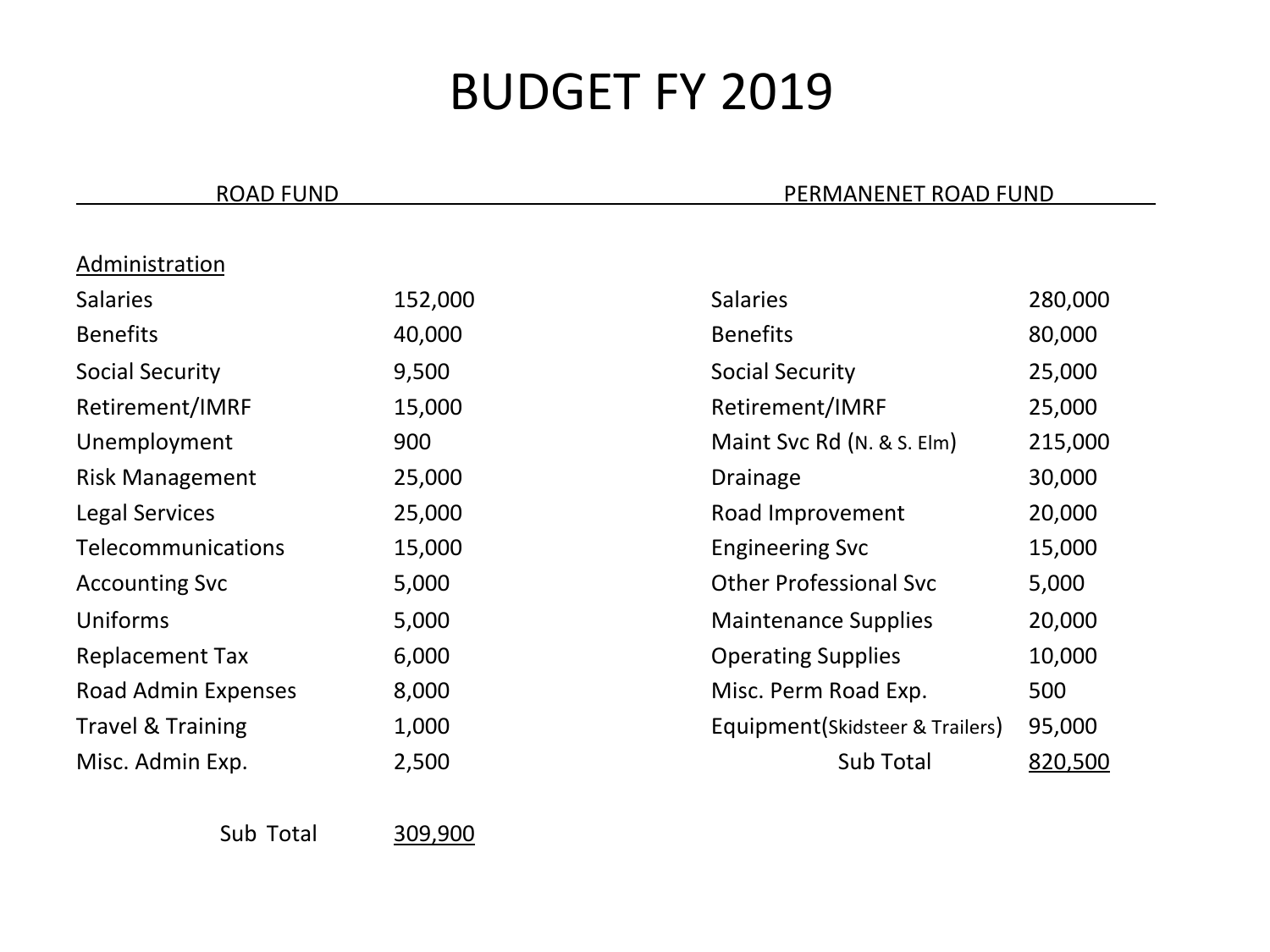### **BUDGET FY 2019**

| <b>ROAD FUND</b>              |                     |                                | PERMANENT ROAD FUND |
|-------------------------------|---------------------|--------------------------------|---------------------|
| <b>Maint Svc-Building</b>     | 20,000              |                                |                     |
| <b>Maint Svc-Equipment</b>    | 10,000              |                                |                     |
| <b>Maint Svc-Road</b>         | 5,000               |                                |                     |
| Maint Svc-Bridge              | 500                 |                                |                     |
| <b>Maint Svc-Snow Removal</b> | 2,000               |                                |                     |
| <b>Utilities</b>              | 35,000              |                                |                     |
| Refuse                        | 5,000               |                                |                     |
| <b>Engineering Svc</b>        | 5,000               |                                |                     |
| <b>Other Professional Svc</b> | 3,000               |                                |                     |
| <b>Automotive Fuel/Oil</b>    | 10,000              |                                |                     |
| <b>Building</b>               | 20,000              |                                |                     |
| Equipment                     | 5,000               |                                |                     |
| <b>Misc Road Expenses</b>     | 1,000               |                                |                     |
| Sub Total                     | 121,500             |                                |                     |
|                               |                     |                                |                     |
| Capital Outlay (3 Yr)         | 449,351.66          | (See 3 Yr Capital Outlay Plan) | 536,467.50          |
| <b>Total Est Budget</b>       | <u>\$880,751.66</u> |                                | \$1,356,967.50      |

TOTAL APPROPRIATIONS: \$2,237,719.16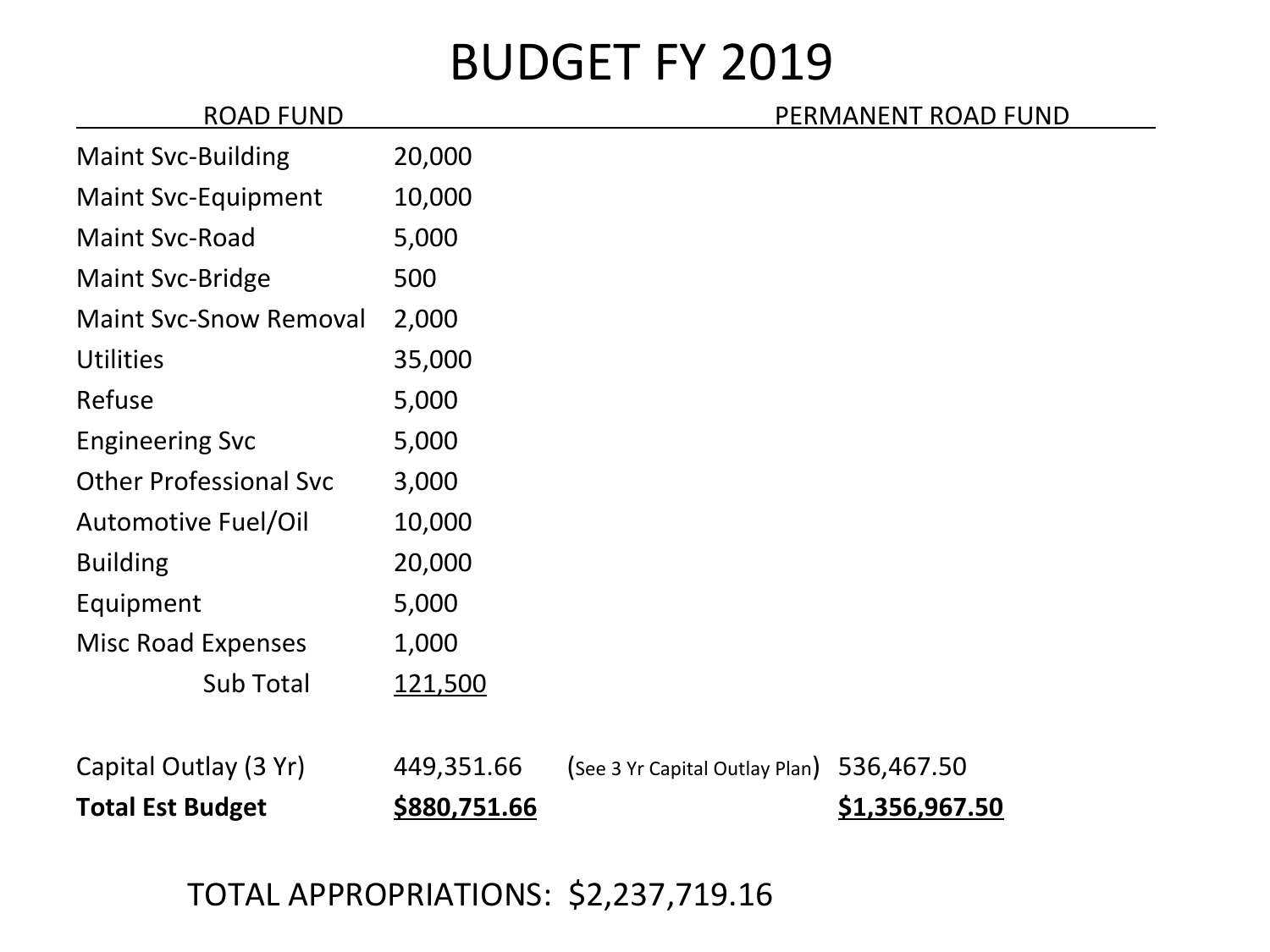SECTION 4: That if any section, subdivision, or sentence of this ordinance shall be for any reason be held invalid or to be unconstitutional such decision shall not affect the validity of the remaining portion of this ordinance.

SECTION 5: That each appropriated fund total shall be divided among the several objects and purposes specified, and in particular amounts stated for each fund respectively in Section 2 constituting the total appropriations in the amount of Two Million, Two Hundred Thirty Seven Thousand & Seven Hundred Nineteen Dollars and 16 Cents (\$2,237,719.16) for the fiscal year beginning April 1, 2018 and ending March 31, 2019. 

SECTION 6: That Section 3 shall be and is a summary of the annual appropriations Ordinance o the Road District, passed by the Board of Trustees as required by law and shall be in full force and effect from and after this date.

SECTION 7: That a certified copy of the Appropriation Ordinance must be filed with the County Clerk within 30 days after adoption